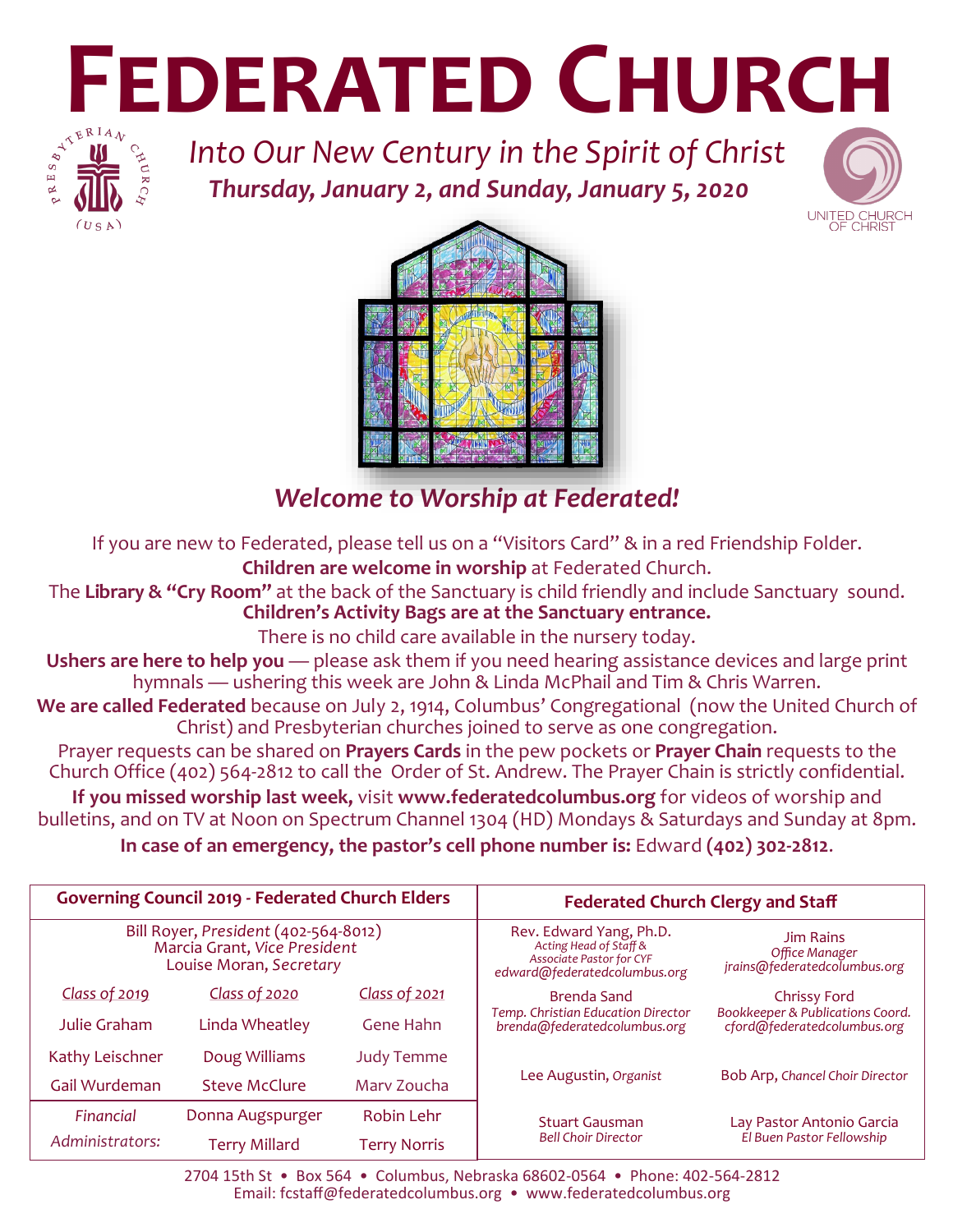# *JOYS & CONCERNS*

 $\bullet$  If you have any joys or concerns, please share with the congregation by informing the office staff/pastor.

Please pray for the family of Zell Millard, father of Terry Millard, who passed away on December 19th.

# *Volunteer & Engagement Opportunities (if you would like more information, contact the person mentioned in the ad)*

*NEEDED: Story Tellers for Children's Sermon*  please talk to Brenda Sand

*Open Prayer Times* - second Tuesday of every month at 11:30am - please contact the Church Office or Barb Sanderson

*Tuesday Morning Bo0k Discussion* - Tuesdays at 7am with coffee and a light breakfast - will resume January 7th; contact Bob Trautwein

*Lectionary Bible Studies* - Tues. @1:00pm and Weds. @4:30pm - please contact Pastor Edward (NO Bible Studies on Christmas & New Year's weeks; restart Jan. 7th & 8th)

# **"Sunday Lunch Bunches"**

*Runza Funza* - Meets each Sunday at Runza, contact Tim & Val Rathje or Max & Ashli Porter *Batter Up* - Meet at Super Buffet on January 12th, contact Bill & Jean Royer or Ben & Marilyn Vrana *ABC - All 'Bout Conversation* - Meets January 5th at El Mezcal, contact Barb Olson or John & Nila Novotny \*\*For more information, coordinators are listed. If you have a Small Group event coming up, make sure to contact the church office so we can add it here!

> *No Education Hour on Jan. 5th. 9:00 AM Education Hour for children, confirmands, youth and adults will resume on Jan. 12, 2020.*

**Federated Church is still having issues with emails that end with @neb.rr.com .**

If you have another email address that you use, please contact the office to update your account. Thank you!

# *THIS WEEK AT FEDERATED CHURCH*

**Sunday, January 5** 10:00am Worship Service, Sanctuary **Monday, January 6** 5:15pm OSA Meeting, Library 5:00pm Special Olympics Practice, Gym 7:00pm Scouts Troop 212 Meeting, Fellowship Hall **Tuesday, January 7** 7:00am Tues. Morning Book Discussion, Fellowship Hall 1:00pm Lectionary Afternoon Bible Study, EC8 6:00pm Consonaires Rehearsal, Choir Room 7:oopm Worship & Music Committee Meeting, EC8 7:00pm Cub Scouts Pack 279, Fellowship Hall **Wednesday, January 8** 10:00am Staff Meeting, AD2 4:30pm Lectionary Evening Bible Study, AD2 6:30pm Bell Choir Rehearsal, Sanctuary 6:30pm Youth Club, Upper Rooms 7:30pm Chancel Choir Rehearsal, Choir Room **Thursday, January 9** 5:00pm Special Olympics 5 on 5, Gym 6:30pm Worship Service, Sanctuary 7:00pm Cub Scouts Pack 279, EC 7 **Friday, January 10** 8:30am MOPS Meeting, EC rooms, FH, Gym 6:00pm Latino Prayer Service, EC6 **Saturday, January 11** No events scheduled **Sunday, January 12** 9:00am Education Hour, EC Rooms, Upper Rooms 10:00am Worship Service, Sanctuary 11:00am Christian Ed/Youth Ministry Meeting, EC8 3:00pm El Buen Pastor Worship, Sanctuary **Tuesday Morning Book Discussion**

– The group is adding another book to their reading list! "Sapiens, A Brief History of Humankind" by Yuval Noah Harari is the next book to be reviewed. For more information, please refer to the January newsletter.

## **2x4s Dinners Together**

Contact Nila Novotny at 402-910-4091 or at nilanovotny@neb.rr.com if you would like to participate in the upcoming 2020 "2x4s" Dinners Together. Please refer to the January newsletter for more details.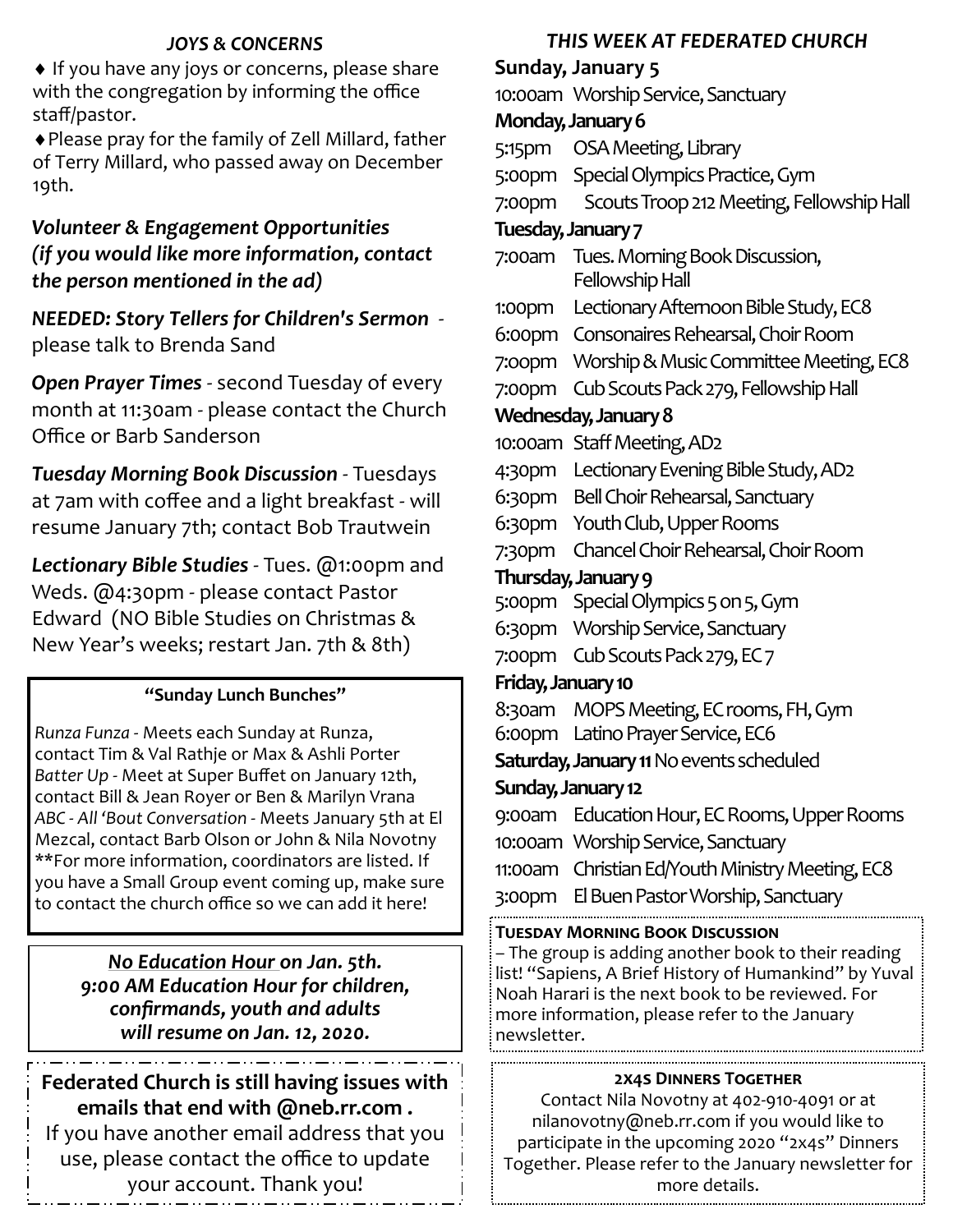# **We Gather To Worship God**

Thursday, January 2, and Sunday, January 5, 2020 Hymns, Songs, Prayers, and liturgies in **Bold** are for the participation of the **Congregation** *The Prelude invites us to begin our time of worship; please take this time for silent reflection.*

Prelude *Mary Had a Baby* Dawson *What Star Is This with Beams So Bright* **ARR. SMITH** Lee Augustin, Organ and Piano

Welcome & Announcements *(Please sign and pass Friendship Folders to your neighbors.)*

#### **\* Call to Worship** John 1

One: In the beginning, there was the Word;

- **All: the Word was in God's presence, and the Word was God.**
- One: The Word was present to God from the beginning. Through the Word all things came into being…

# **All: In the Word was life, and that life was humanity's light- -**

- One: And the Word became flesh and stayed for a little while among us;
- **All: we saw the Word's glory—**
- One: the favor and position a parent gives an only child—
- **All: filled with grace, filled with truth.**
- One: Let us rejoice in the Word!

\* **Opening Hymn No. 63** *As with Gladness Men of Old*

#### **Invocation**

O Word made Flesh, You have come into our midst as light and wisdom, desiring to be known to us in our lives and to be found in the world around us. Open our eyes and our ears and our hearts to recognize you where you dwell—in our midst— Challenging, heartening, lighting the way to truth, peace, justice.

## **Moment for Silent Prayer**

## **Declaration of God's Forgiveness**

One: Hear the good news. Jesus has indeed come into the world to save us from our sins.

**All: In Jesus Christ, we are forgiven. Thanks be to God!** 

## **\* Passing the Peace**

- One: Forgiven and renewed, we extend God's peace to one another.
- The peace of Christ be with you.

## **All: And also with you.**

One: Please greet one another with a sign of peace.

## **Listening for God's Word**

Children's Sermon (Sun.) *All children are invited to come forward for a special message.*

SPECIAL MUSIC (SUN.) *Oceans Oceans* **HILLSONG UNITED** 

Reagan Gausman

Prayer for Illumination

Scripture Reading

John 1 : 1 - 5 Pew Bible New Testament page 91

- One: This is the Word of God for the People of God
- **All: Thanks be to God!**

*\* As you are able in body or in spirit, please rise.*